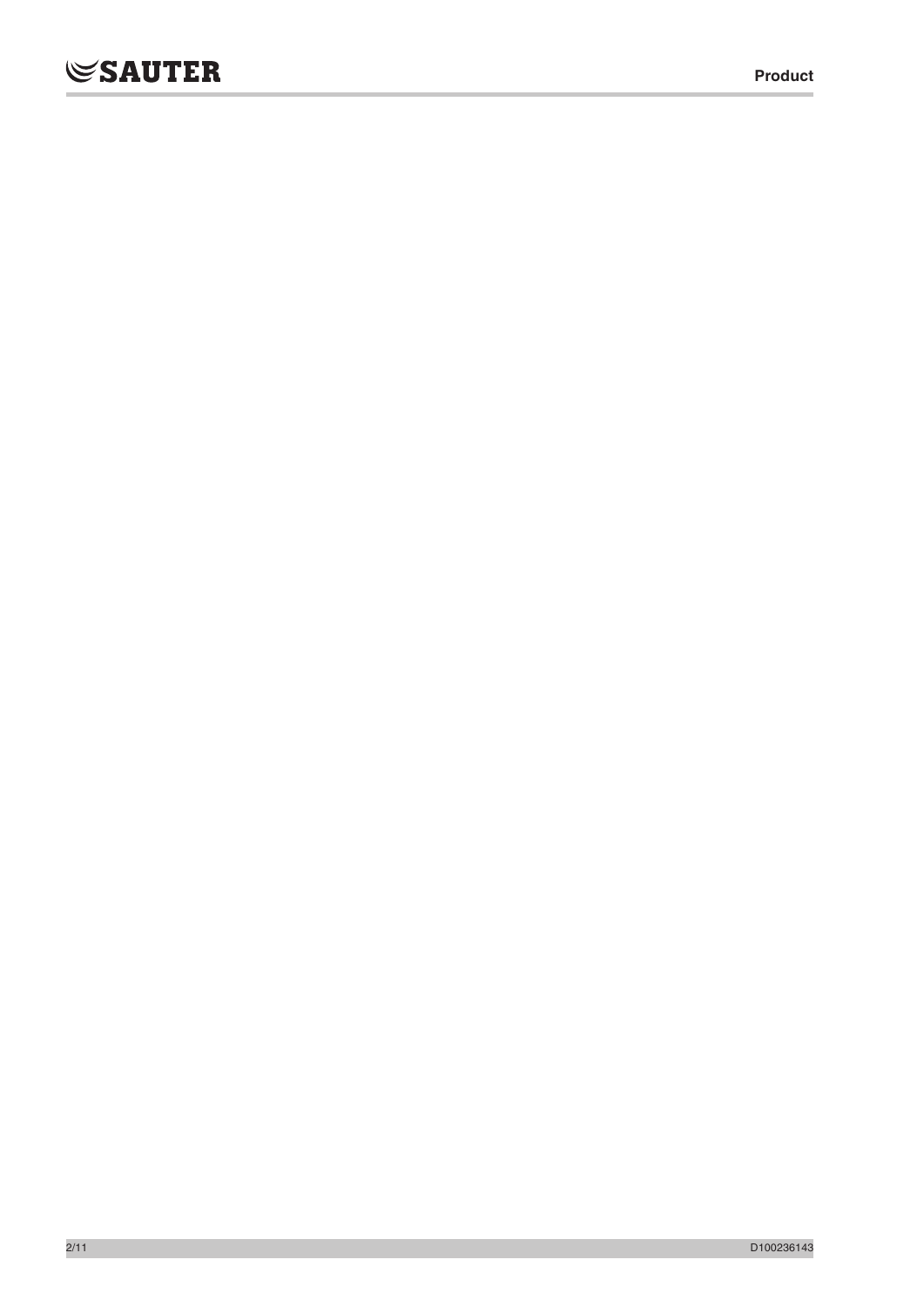# **Content**

# **Content**

| 1. | General notes |                                                               | 5  |
|----|---------------|---------------------------------------------------------------|----|
|    |               | 2 Product description                                         | 7  |
|    | 2.1           | BACnet Standardized Device Profile (Annex L)                  | 7  |
|    | 2.2           | List of all BACnet Interoperability Building Blocks Supported |    |
|    |               | (Annex K)                                                     | 7  |
|    | 2.3           | <b>Segmentation Capability</b>                                | 8  |
|    | 2.4           | <b>Standard Object Types Supported</b>                        | 8  |
|    | 2.5           | Data Link Layer Options                                       | 9  |
|    | 2.6           | Device Address Binding                                        | 9  |
|    | 2.7           | <b>Networking Options</b>                                     | 10 |
|    | 2.8           | <b>Network Security Options</b>                               | 10 |
|    | 2.9           | <b>Character Sets Supported</b>                               | 10 |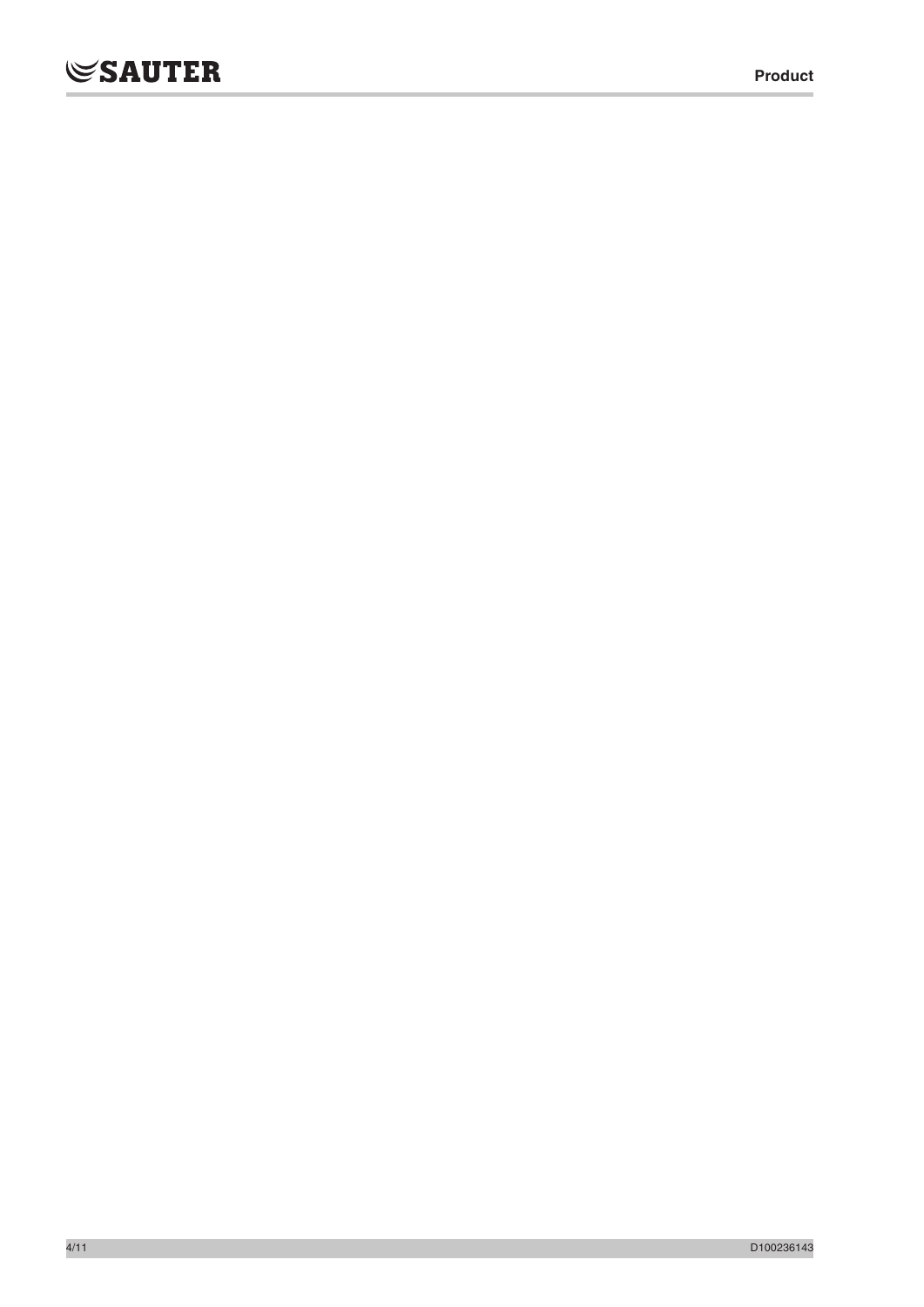# 1 General notes



This statement corresponds to the current releases. Changes are taking place constantly, without prior notification.

Trademarks:

ASHRAE, ASHRAE BACnet are registered trademarks of the American Society of Heating, Refrigerating and Air-Conditioning Engineers, Inc. (ASHRAE)

BACnet is a trademark of the American Society of Heating, Refrigerating and Air-Conditioning Engineers, Inc. (ASHRAE)

Other brand names or product names mentioned are trademarks and/or registered trademarks of the owners of the respective rights.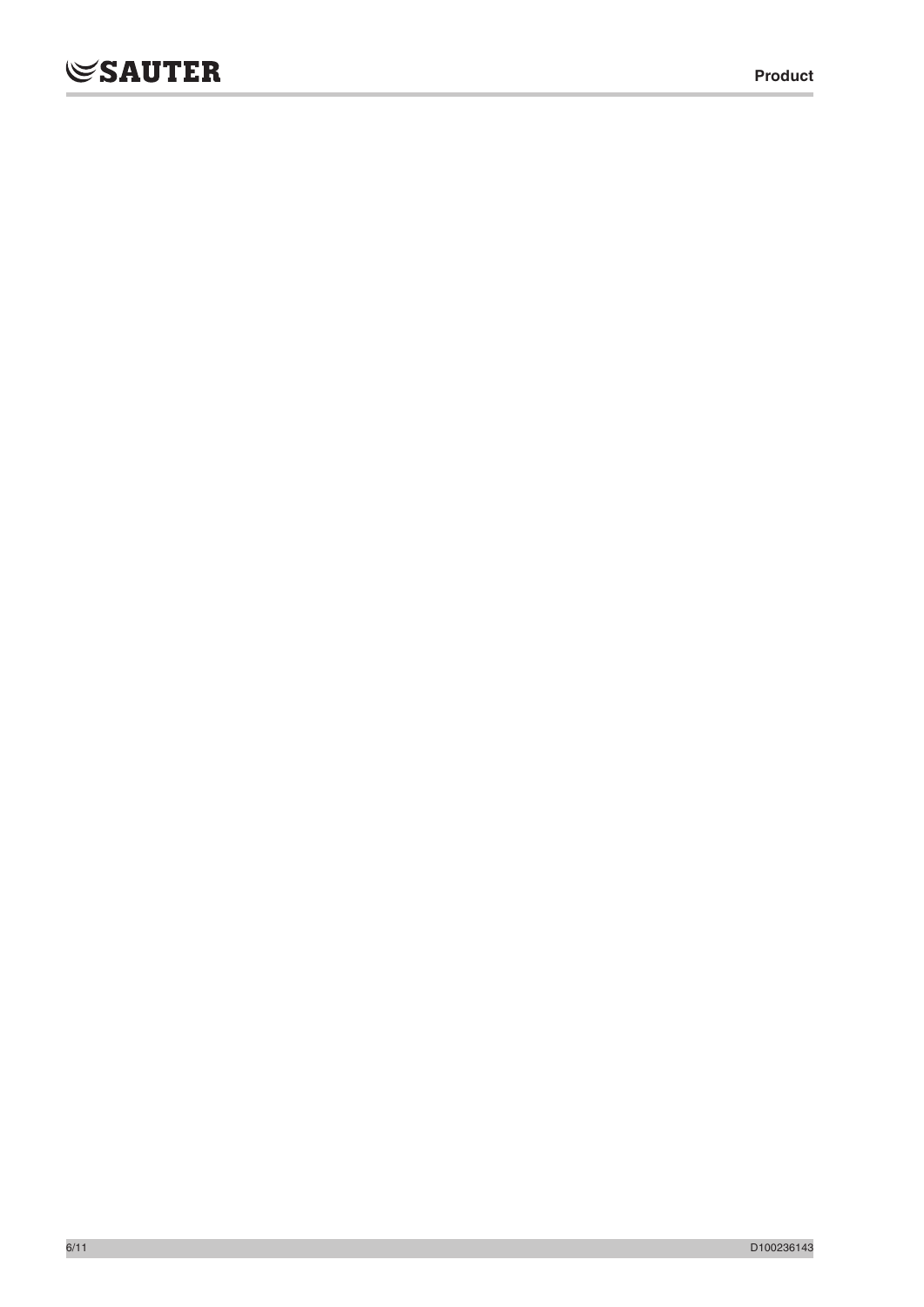# 2 Product description

Flexotron 800 is a flexible controller with several communication ports that comes pre-loaded with an application which can easily be configured using the downloadable software SAUTER CASE flexotron.

| Date                                   | November 10, 2014                                                                                |
|----------------------------------------|--------------------------------------------------------------------------------------------------|
| <b>Vendor name</b>                     | Fr. Sauter AG                                                                                    |
| <b>Vendor ID</b>                       | 80                                                                                               |
| <b>Product name</b>                    | flexotron 800                                                                                    |
| <b>Product model number</b>            | RDT815F022, RDT815F222, RDT815F032, RDT815F232<br>RDT828F022, RDT828F222, RDT828F032, RDT828F232 |
| <b>Application software</b><br>version |                                                                                                  |
| <b>Firmware revision</b>               | 3.0.8.0371                                                                                       |
| <b>BACnet protocol revision</b> 1.9    |                                                                                                  |
|                                        |                                                                                                  |

#### **2.1 BACnet Standardized Device Profile (Annex L)**

- □ BACnet Operator Workstation (B-OWS)
- BACnet Advanced Operator Workstation (B-AWS)
- BACnet Operator Display (B-OD)
- □ BACnet Building Controller (B-BC)
- BACnet Advanced Application Controller (B-AAC)
- BACnet Application Specific Controller (B-ASC)
- □ BACnet Smart Sensor (B-SS)
- □ BACnet Smart Actuator (B-SA)

### **2.2 List of all BACnet Interoperability Building Blocks Supported (Annex K)**

| Data sharing | Data Sharing - ReadProperty-B                    | DS-RP-B  |
|--------------|--------------------------------------------------|----------|
|              | Data Sharing - ReadPropertyMultiple-B            | DS-RPM-B |
|              | Data Sharing - WriteProperty-B                   | DS-WP-B  |
| Device       | Device Management - Dynamic Device Binding-B     | DM-DDB-B |
| Management   | Device Management - Dynamic Object Binding-B     | DM-DOB-B |
|              | Device Management - DeviceCommunicationControl-B | DM-DCC-B |
|              | Device Management - TimeSynchronization-B        | DM-TS-B  |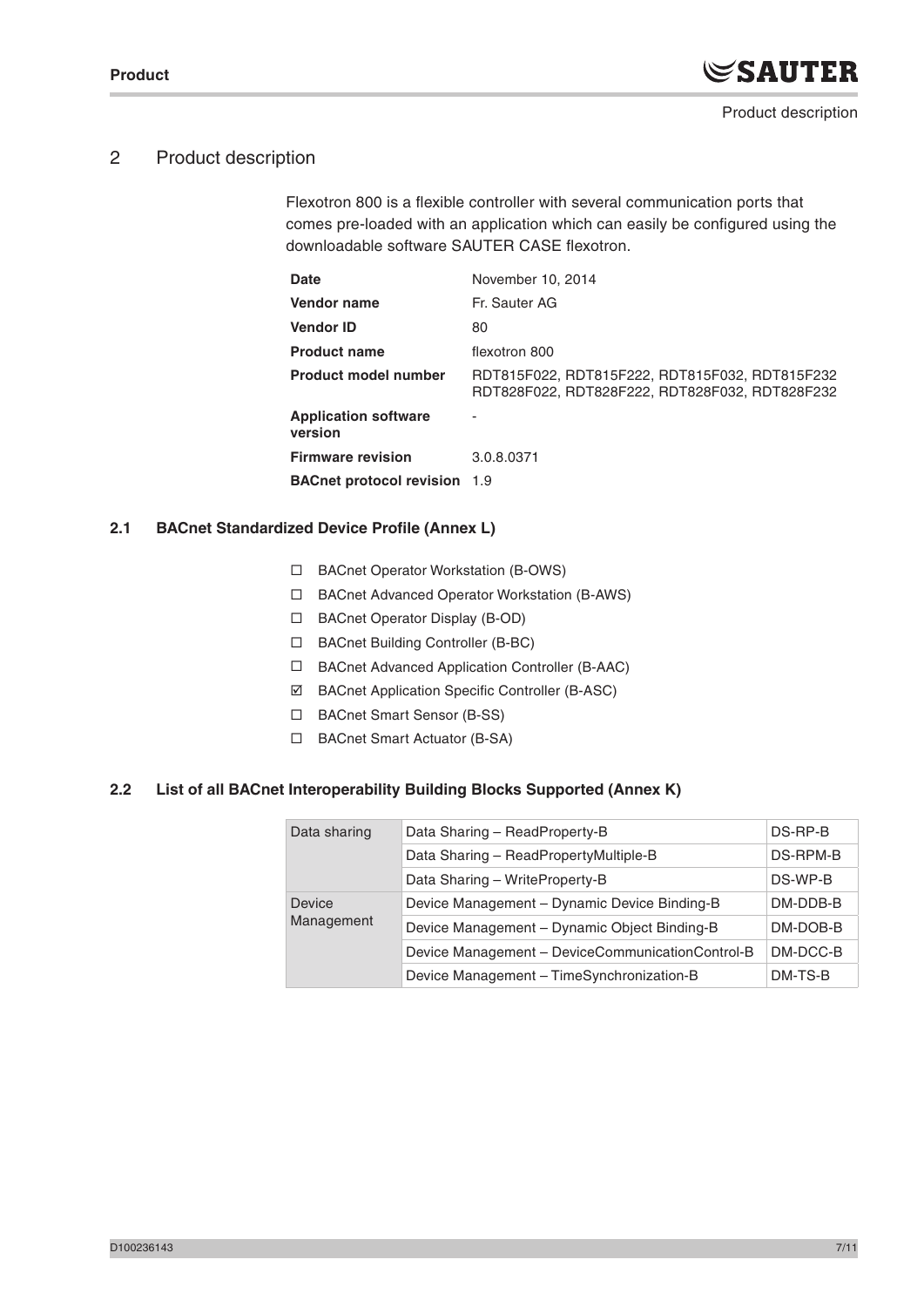# **SAUTER**

Product description

# **2.3 Segmentation Capability**

|  | $\Box$ Able to transmit segmented messages | Window Size: |
|--|--------------------------------------------|--------------|
|--|--------------------------------------------|--------------|

Able to receive segmented messages Window Size:

## **2.4 Standard Object Types Supported**

| <b>Object type</b>        | <b>Supported</b> | <b>Creatable</b> | <b>Deleteable</b> |
|---------------------------|------------------|------------------|-------------------|
| Analog Input              | $\bullet$        |                  |                   |
| <b>Analog Output</b>      |                  |                  |                   |
| Analog Value              | $\bullet$        |                  |                   |
| <b>Binary Input</b>       |                  |                  |                   |
| <b>Binary Output</b>      |                  |                  |                   |
| <b>Binary Value</b>       | $\bullet$        |                  |                   |
| Calendar                  |                  |                  |                   |
| Command                   |                  |                  |                   |
| Device                    | $\bullet$        |                  |                   |
| <b>Event Enrollment</b>   |                  |                  |                   |
| File                      |                  |                  |                   |
| Group                     |                  |                  |                   |
| Loop                      |                  |                  |                   |
| Multi-State Input         | $\bullet$        |                  |                   |
| Multi-State Output        |                  |                  |                   |
| Multi-State Value         | $\bullet$        |                  |                   |
| <b>Notification Class</b> |                  |                  |                   |
| Program                   |                  |                  |                   |
| Schedule                  |                  |                  |                   |
| Averaging                 |                  |                  |                   |
| <b>Trend Log</b>          |                  |                  |                   |
| Life Safety Point         |                  |                  |                   |
| Life Safety Zone          |                  |                  |                   |
| Accumulator               |                  |                  |                   |
| <b>Pulse Converter</b>    |                  |                  |                   |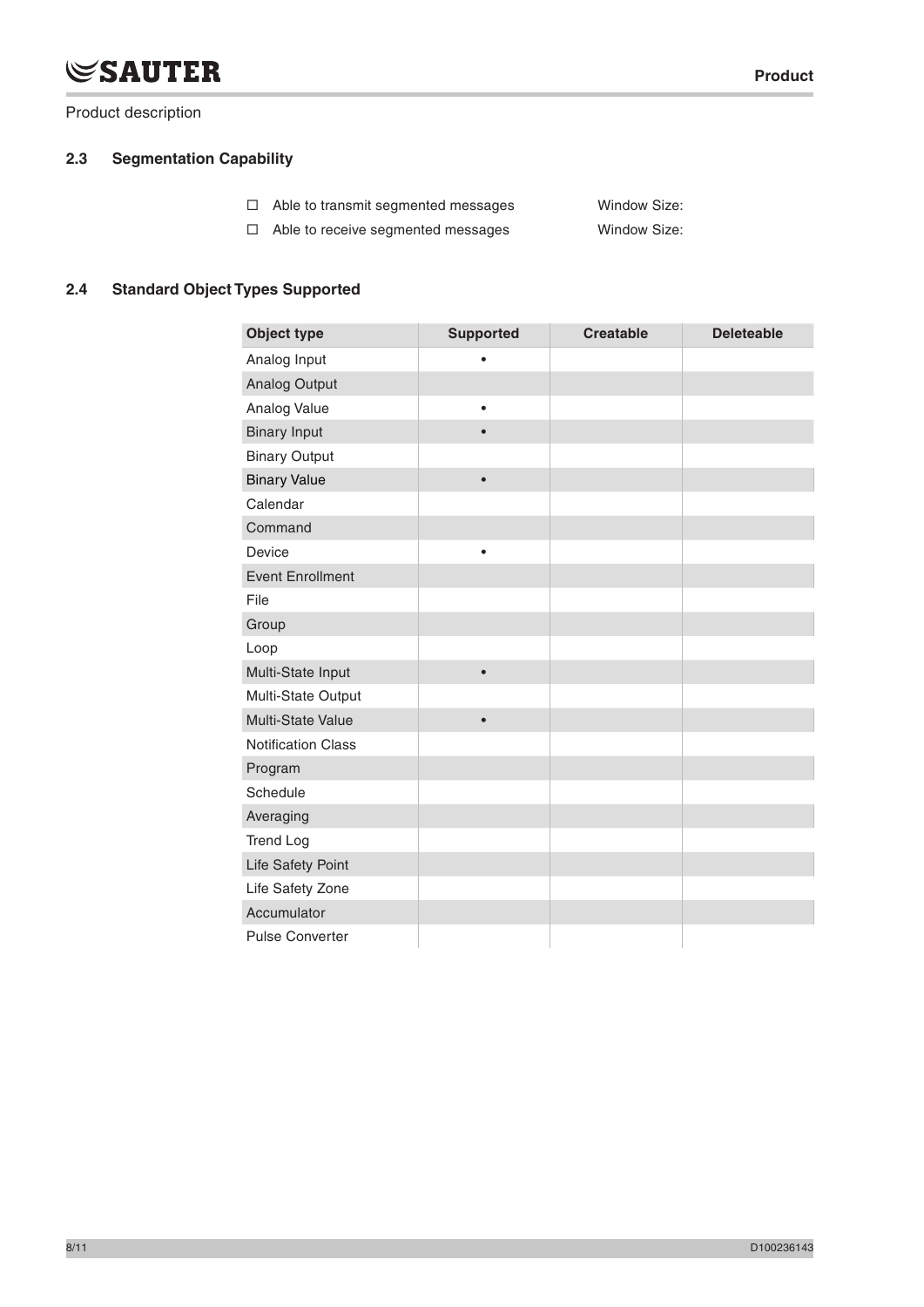#### Product description

| <b>Object type</b>      | <b>Optional properties</b><br>supported | <b>Writeable properties</b><br>(not otherwise required<br>by the standard) | <b>Range restrictions</b> |
|-------------------------|-----------------------------------------|----------------------------------------------------------------------------|---------------------------|
| Analog Input            | Description                             |                                                                            |                           |
|                         | Reliability                             |                                                                            |                           |
| Analog Value            | Present_Value                           | Writeable                                                                  |                           |
|                         | Description                             |                                                                            |                           |
| <b>Binary Input</b>     | Description                             |                                                                            |                           |
|                         | Reliability                             |                                                                            |                           |
|                         | Inactive_Text                           |                                                                            |                           |
|                         | Active_Text                             |                                                                            |                           |
| <b>Binary Value</b>     | Present_Value                           | Writeable                                                                  |                           |
|                         | Description                             |                                                                            |                           |
|                         | Inactive_Text                           |                                                                            |                           |
|                         | <b>Active Text</b>                      |                                                                            |                           |
| Device                  | Location                                | Writeable                                                                  |                           |
|                         | Description                             | Writeable                                                                  |                           |
|                         | Local_Time                              |                                                                            |                           |
|                         | Local_Date                              |                                                                            |                           |
| Multistate Input        | Description                             |                                                                            |                           |
|                         | Reliability                             |                                                                            |                           |
|                         | State_Text                              |                                                                            |                           |
| <b>Multistate Value</b> | Present_Value                           | Writeable                                                                  |                           |
|                         | Description                             |                                                                            |                           |
|                         | Reliability                             |                                                                            |                           |
|                         | State Text                              |                                                                            |                           |

#### **2.5 Data Link Layer Options**

- BACnet IP, (Annex J)
- BACnet IP, (Annex J), Foreign Device
- ISO 8802-3, Ethernet (Clause 7)
- ATA 878.1, 2.5 Mb. ARCNET (Clause 8)
- □ ATA 878.1, EIA-485 ARCNET (Clause 8), baud rate(s): \_\_\_\_\_\_\_\_\_\_\_\_
- □ MS/TP master (Clause 9), baud rate(s):
- $\Box$  MS/TP slave (Clause 9), baud rate(s) :
- □ Point-To-Point, EIA 232 (Clause 10), baud rate(s): \_\_\_\_\_\_\_\_\_\_
- □ Point-To-Point, modem, (Clause 10), baud rate(s):
- □ LonTalk, (Clause 11), medium:
- BACnet/ZigBee **(ANNEX O)**

 $\Box$  Other: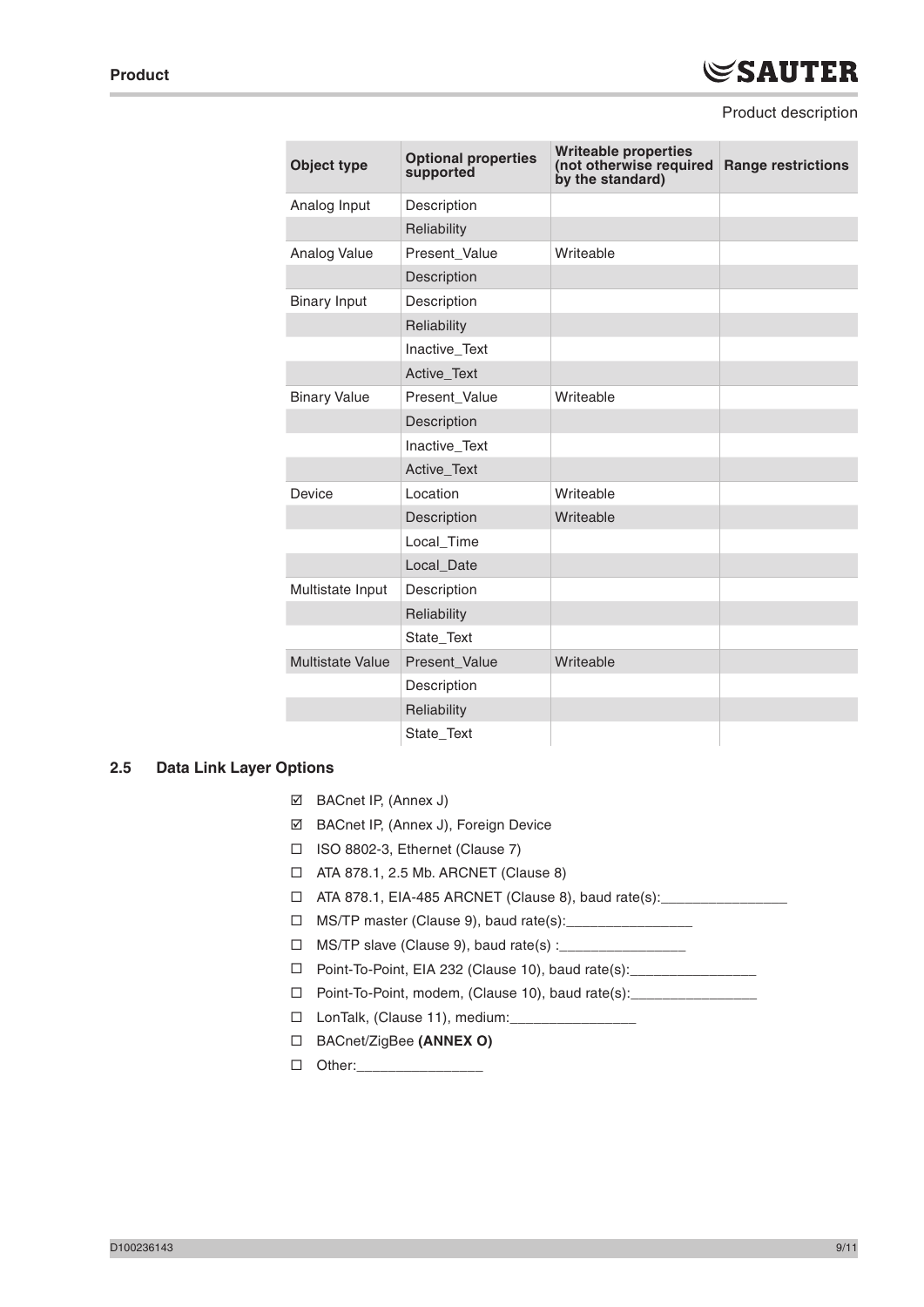# **SAUTER**

Product description

### **2.6 Device Address Binding**

Is static device binding supported? (This is currently necessary for two-way communication with MS/TP slaves and certain other device.)

□ Yes ⊠ No

#### **2.7 Networking Options**

- $\Box$  Router, Clause 6 List all routing configurations, e.g., ARCNET-Ethernet, Ethernet-MS/TP, etc.
- □ Annex H, BACnet Tunneling Router over IP
- BACnet/IP Broadcast Management Device (BBMD) Does the BBMD support registrations by Foreign Devices?  $\Box$  Yes  $\Box$  No Does the BBMD support network address translation?  $\Box$  Yes  $\Box$  No

## **2.8 Network Security Options**

- $\boxtimes$  Non-secure Device is capable of operating without BACnet Network Security
- $\Box$  Secure Device is capable of using BACnet Network Security (NS-SD BIBB)
	- □ Multiple Application-Specific Keys:
	- $\square$  Supports encryption (NS-ED BIBB)
	- □ Key Server (NS-KS BIBB)

### **2.9 Character Sets Supported**

Indicating support for multiple character sets does not imply that they can all be supported simultaneously.

| $\boxtimes$ ISO 10646 (UTF-8) | <b>☑</b> IBM™/Microsoft™ DBCS | $\Box$ ISO 8859-1 |
|-------------------------------|-------------------------------|-------------------|
| $\boxtimes$ ISO 10646 (UCS-2) | $\Box$ ISO 10646 (UCS-4)      | $\Box$ JIS X 0208 |

If this product is a communication gateway, describe the types of non-BACnet equipment/networks(s) that the gateway supports:

N/a